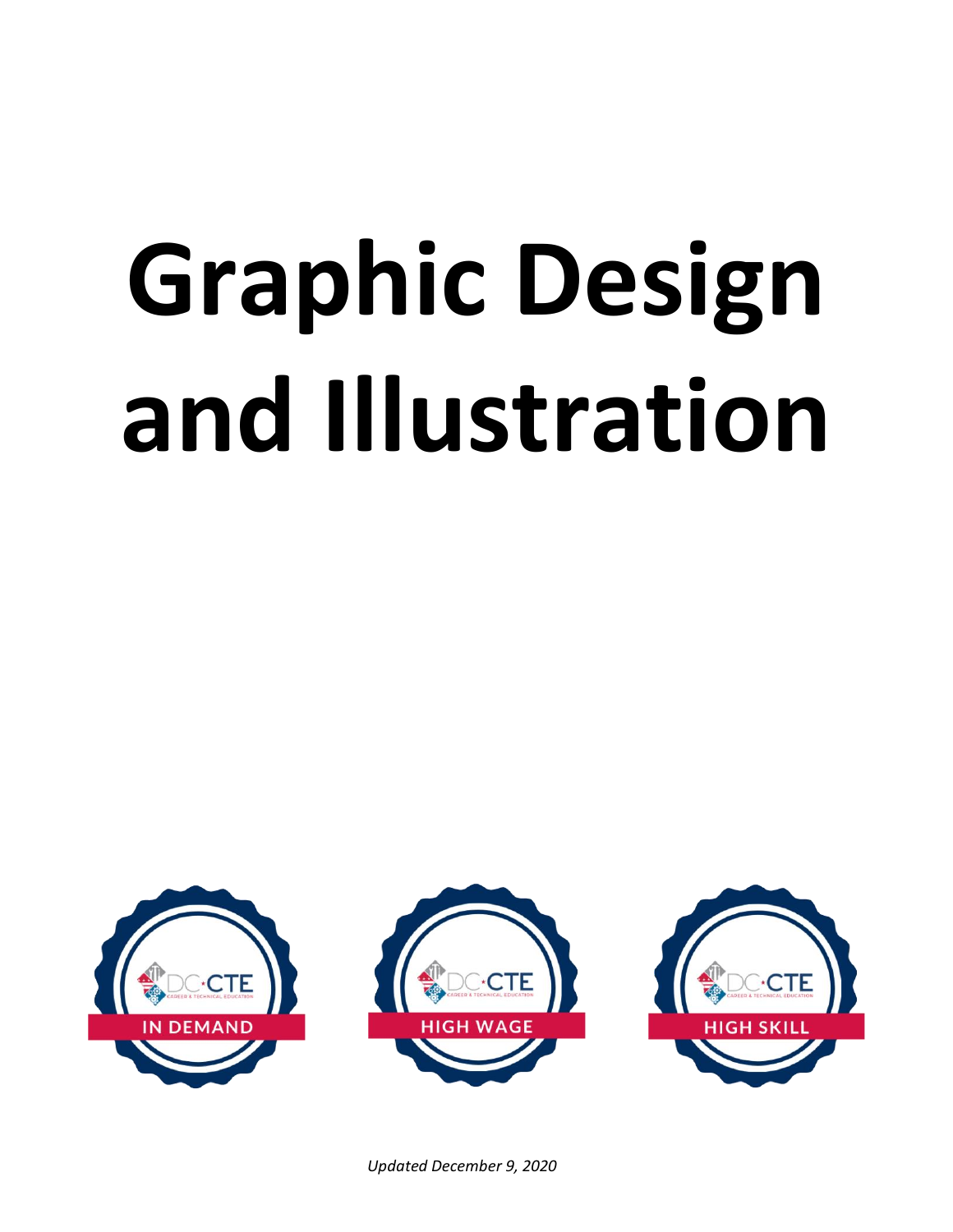



# **Office of the State Superintendent of Education Postsecondary and Career Education Division Career and Technical Education Department**

# **Christina Grant, Ed.D. Interim State Superintendent of Education**

# **Antoinette Mitchell, Ph.D. Assistant Superintendent, Postsecondary and Career Education**

# **Kilin Boardman-Schroyer Deputy Assistant Superintendent, Postsecondary and Career Education**

# **Richard W. Kincaid State Director, Career and Technical Education**

The purpose of this document is to communicate the required Career and Technical Education (CTE) academic standards for the Graphic Design and Illustration Program of Study. The academic standards in this document are theoretical and performance-based. The standards contain content from Colorado, Maryland, Tennessee, and Texas and were validated by D.C. business and industry partners. All content is used with permission.

In addition to academic standards, OSSE has incorporated into this document Labor Market Information (LMI) definitions and explanations for the Program of Study; program aligned Industry Recognized Credentials; Work-Based Learning resources and requirements by course level; and a recommended equipment and supply list.

This document is intended for use by educational administrators and practitioners. A similar document is available for each state-approved CTE Program of Study.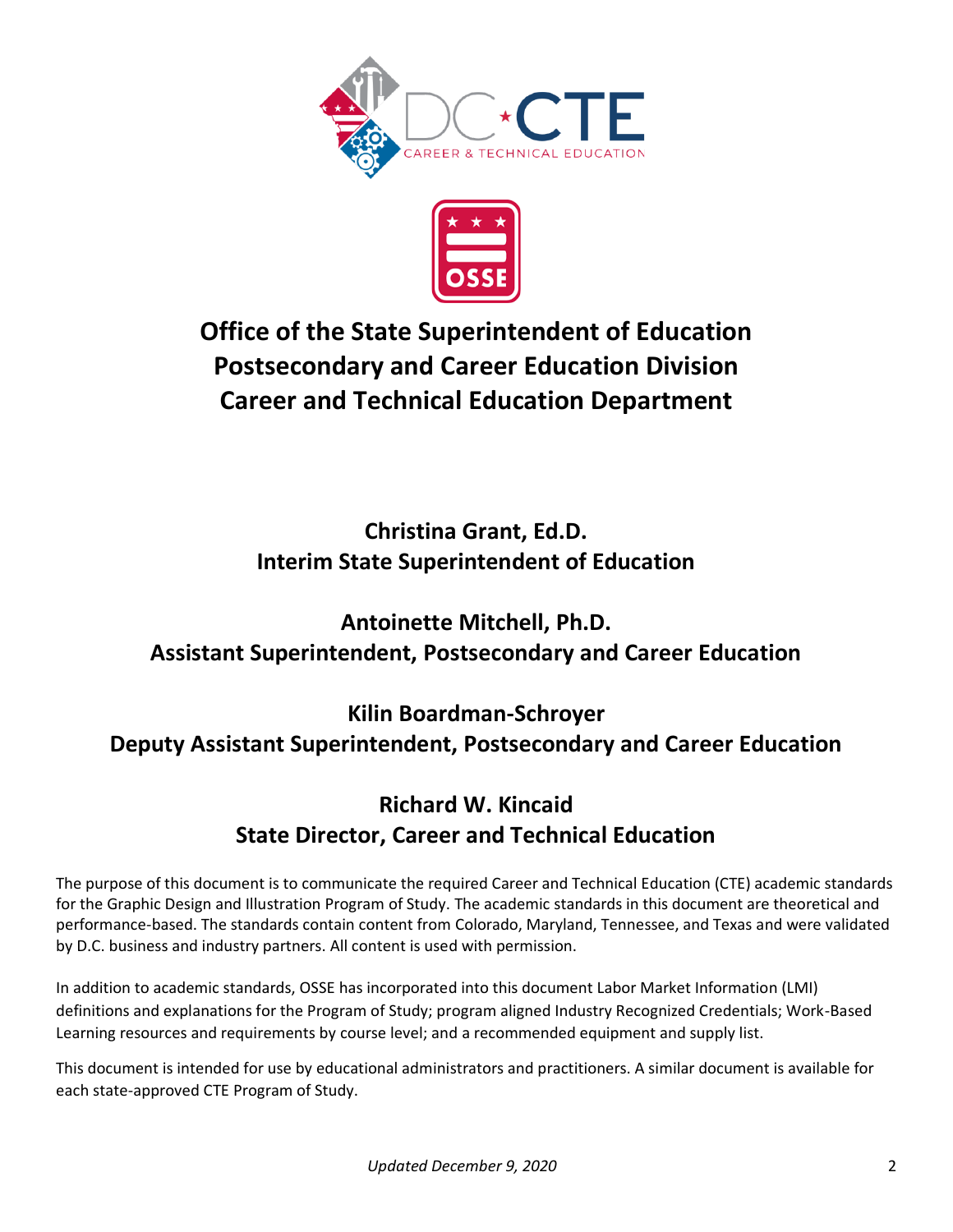

# **Graphic Design and Illustration**

# **Table of Contents**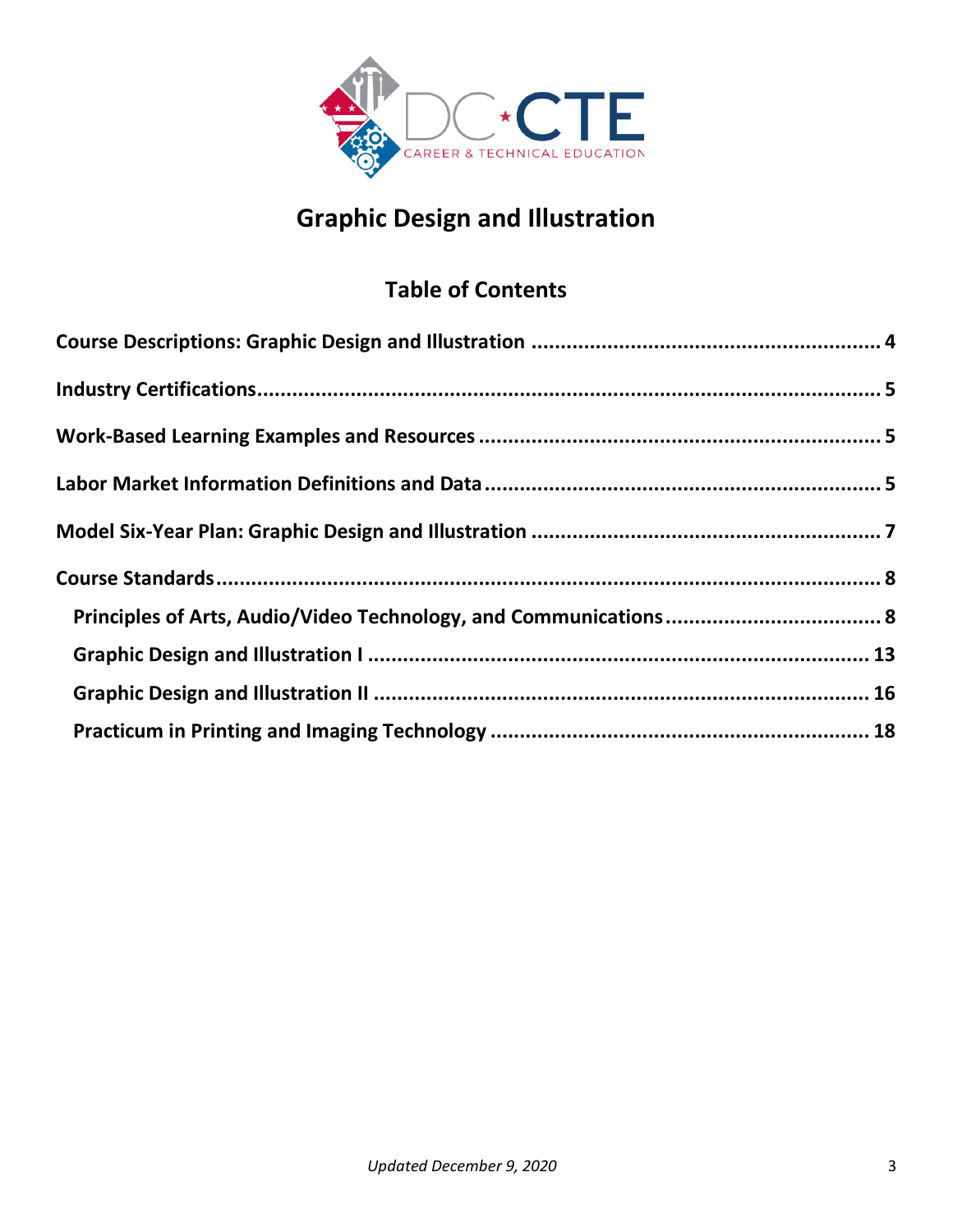

<span id="page-3-0"></span>

| <b>Course Descriptions: Graphic Design and Illustration</b> |                                                                                                                                                                                    |                                                                                                                                                                                                                                                                                                                                                                                                                                                                                                                                                                                                                                                                                                                                                                                                                                                                                                                                        |  |  |
|-------------------------------------------------------------|------------------------------------------------------------------------------------------------------------------------------------------------------------------------------------|----------------------------------------------------------------------------------------------------------------------------------------------------------------------------------------------------------------------------------------------------------------------------------------------------------------------------------------------------------------------------------------------------------------------------------------------------------------------------------------------------------------------------------------------------------------------------------------------------------------------------------------------------------------------------------------------------------------------------------------------------------------------------------------------------------------------------------------------------------------------------------------------------------------------------------------|--|--|
| <b>Course Level</b>                                         | <b>Course Information</b>                                                                                                                                                          | <b>Description</b>                                                                                                                                                                                                                                                                                                                                                                                                                                                                                                                                                                                                                                                                                                                                                                                                                                                                                                                     |  |  |
| <b>Level I</b>                                              | Principles of Arts, A/V Technology,<br>and Communications<br><b>OSSEID: 5030101</b><br>Grades: 9-12<br>Prerequisite: None<br>Credit: 1                                             | Careers in the Arts, Audio/Video Technology, and<br>Communications Career Cluster require a creative aptitude, a<br>strong background in computer and technology applications, a<br>strong academic foundation, and a proficiency in oral and<br>written communication. Within this context, students will be<br>expected to develop an understanding of the various and<br>multifaceted career opportunities in this cluster and the<br>knowledge, skills, and educational requirements for those<br>opportunities.                                                                                                                                                                                                                                                                                                                                                                                                                   |  |  |
| <b>Level II</b>                                             | <b>Graphic Design and Illustration I</b><br><b>OSSEID: 5030102</b><br><b>Grades: 10-12</b><br>Prerequisite: Principles of Arts, A/V<br>Technology, and Communications<br>Credit: 1 | Careers in graphic design and illustration span all aspects of the<br>advertising and visual communications industries. Within this<br>context, in addition to developing knowledge and skills needed<br>for success in the Arts, Audio/Video Technology, and<br>Communications Career Cluster, students will be expected to<br>develop an understanding of the industry with a focus on<br>fundamental elements and principles of visual art and design.                                                                                                                                                                                                                                                                                                                                                                                                                                                                              |  |  |
| <b>Level III</b>                                            | <b>Graphic Design and Illustration II</b><br><b>OSSEID: 5030103</b><br><b>Grades: 11-12</b><br>Prerequisite: Graphic Design and<br><b>Illustration I</b><br>Credit: 1              | Careers in graphic design and illustration span all aspects of the<br>advertising and visual communications industries. Within this<br>context, in addition to developing advanced technical<br>knowledge and skills needed for success in the Arts,<br>Audio/Video Technology, and Communications Career Cluster,<br>students will be expected to develop an advanced<br>understanding of the industry with a focus on mastery of<br>content knowledge and skills.                                                                                                                                                                                                                                                                                                                                                                                                                                                                    |  |  |
| <b>Level IV</b>                                             | <b>Practicum in Printing and Imaging</b><br><b>Technology</b><br><b>OSSEID: 5030103</b><br>Grades: 12<br>Prerequisite: Graphic Design and<br><b>Illustration II</b><br>Credit: 1   | The practicum course is a paid or unpaid capstone experience<br>for students participating in a coherent sequence of career and<br>technical education courses. Careers in audio/video production<br>span all aspects of the audio/video communications industry.<br>Building upon the concepts taught in Audio/Video Production II,<br>in addition to developing advanced technical knowledge and<br>skills needed for success in the Arts, Audio/Video Technology,<br>and Communications Career Cluster, students will be expected<br>to develop an increased understanding of the industry with a<br>focus on applying pre-production, production, and post-<br>production audio and video products in a professional<br>environment. This course may be implemented in an advanced<br>audio/video or audio format. Instruction may be delivered<br>through lab-based classroom experiences or career preparation<br>opportunities. |  |  |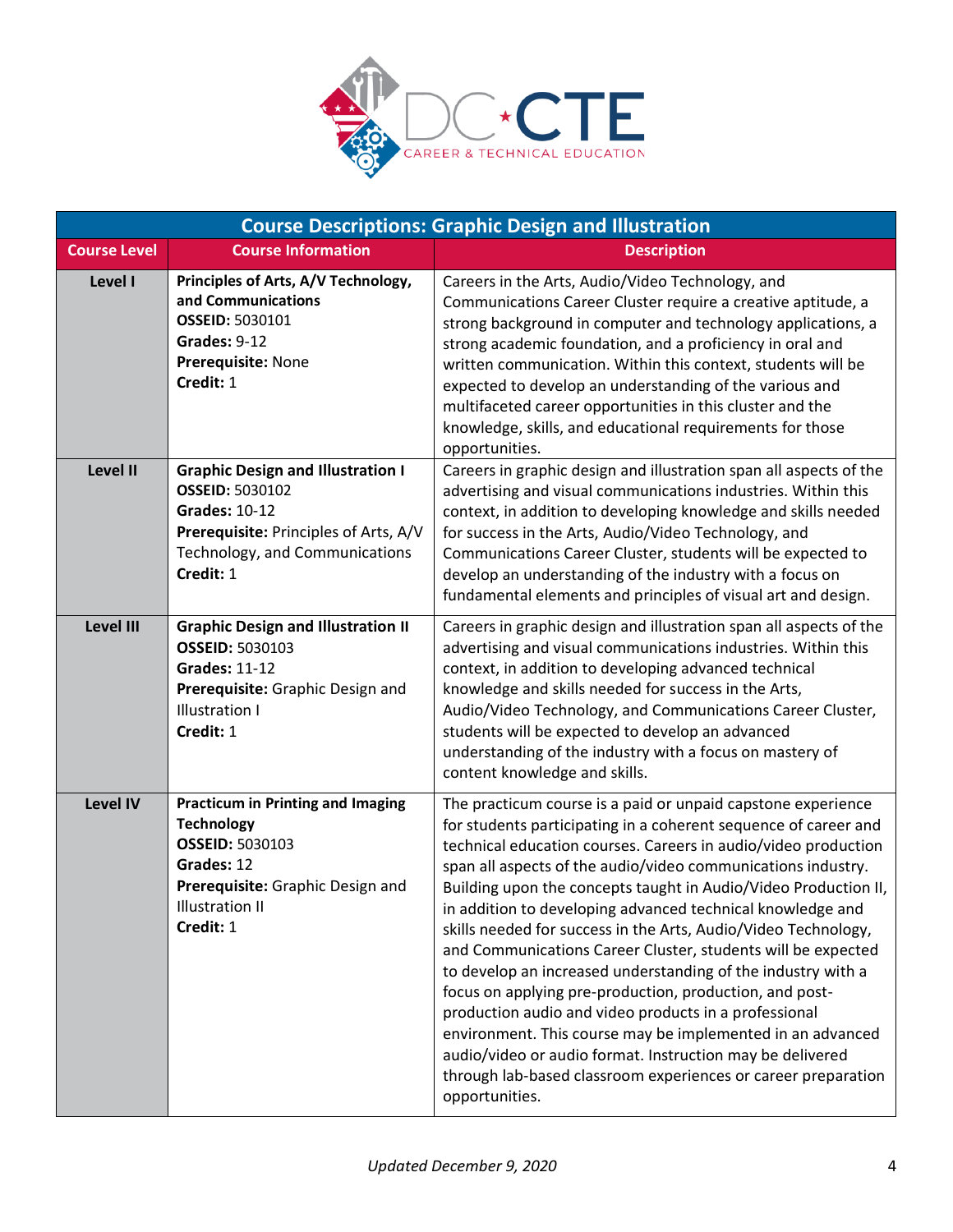

### <span id="page-4-0"></span>**Industry Certifications**

Adobe Certified Associate (ACA) – Illustrator Adobe Certified Associate (ACA) – InDesign Adobe Certified Associate (ACA) – Photoshop

## <span id="page-4-1"></span>**Work-Based Learning Examples and Resources**

| Level I Course            | <b>Level II Course</b>        | <b>Level III Course</b>      | <b>Level IV Course</b>    |
|---------------------------|-------------------------------|------------------------------|---------------------------|
| <b>Career Exploration</b> | <b>Career Awareness</b>       | <b>Career Preparation</b>    | <b>Career Preparation</b> |
| <b>Industry Visits</b>    | All of Level I, plus:         | All of Level I and II, plus: | Paid/Unpaid Internships   |
| <b>Guest Speakers</b>     | Postsecondary Visits Program- | Job Shadow                   | Apprenticeships           |
| Participate in a CTSO     | <b>Specific Site Tours</b>    | Paid/Unpaid Internships      |                           |
|                           | Mock Interviews               |                              |                           |

#### **Several resources are available to help instructors meet the Level I and Level II WBL requirements, including:**

**Career Coach DC** [\(http://careercoachdc.emsicc.com\)](http://careercoachdc.emsicc.com/). Online site designed to help students find and connect to a career pathway by providing the most current local data on wages, employment, job postings, and associated education and training. The resource includes a Career Assessment for students.

**Nepris** [\(https://dc.nepris.com/\)](https://dc.nepris.com/). Connects educators and learners with a network of industry professionals virtually, bringing real-world relevance and career exposure to all students. Nepris also provides a skills-based volunteering platform for business and industry professionals to extend their educational outreach.

**Virtual Job Shadow** [\(https://virtualjobshadow.com\)](https://virtualjobshadow.com/). Provides interactive tools which empower students to discover, plan, and pursue their dreams. Rich video library presents a "day in the life of" view for thousands of occupations.

#### <span id="page-4-2"></span>**Labor Market Information Definitions and Data**

Career and Technical Education programs of study in the District of Columbia must meet at least one of the High Wage, High Skill, and In-Demand definitions below to be considered appropriate for our students and the regional labor market. These definitions were created in collaboration with Career and Technical Education leaders from District of Columbia LEA's, the University of the District of Columbia Community College, and national guidance from Research Triangle International (RTI) and Education Northwest. Additionally, previous work was consulted from researchers at MIT's Labor Wage Index Project and the DC CTE Task Force's 2012 Strategic Plan for the District of Columbia.

| <b>Indicator</b> | <b>Definition</b>                              | Data for the Graphic Design and Illustration<br>Program of Study (source: EMSI, August 2021) |  |  |
|------------------|------------------------------------------------|----------------------------------------------------------------------------------------------|--|--|
|                  | Those occupations that have a 25 <sup>th</sup> | <b>Standard Occupational Code (SOC):</b>                                                     |  |  |
|                  | percentile wage equal to or greater than       | 27-1024.00 Graphic Designers                                                                 |  |  |
|                  | the most recent MIT Living Wage Index for      |                                                                                              |  |  |
|                  | one adult in the District of Columbia,         |                                                                                              |  |  |
|                  | and/or leads to a position that pays at        | <b>Hourly Wages</b>                                                                          |  |  |
| <b>High Wage</b> | least the median hourly or annual wage         | 25 <sup>th</sup> Percentile: \$28.11                                                         |  |  |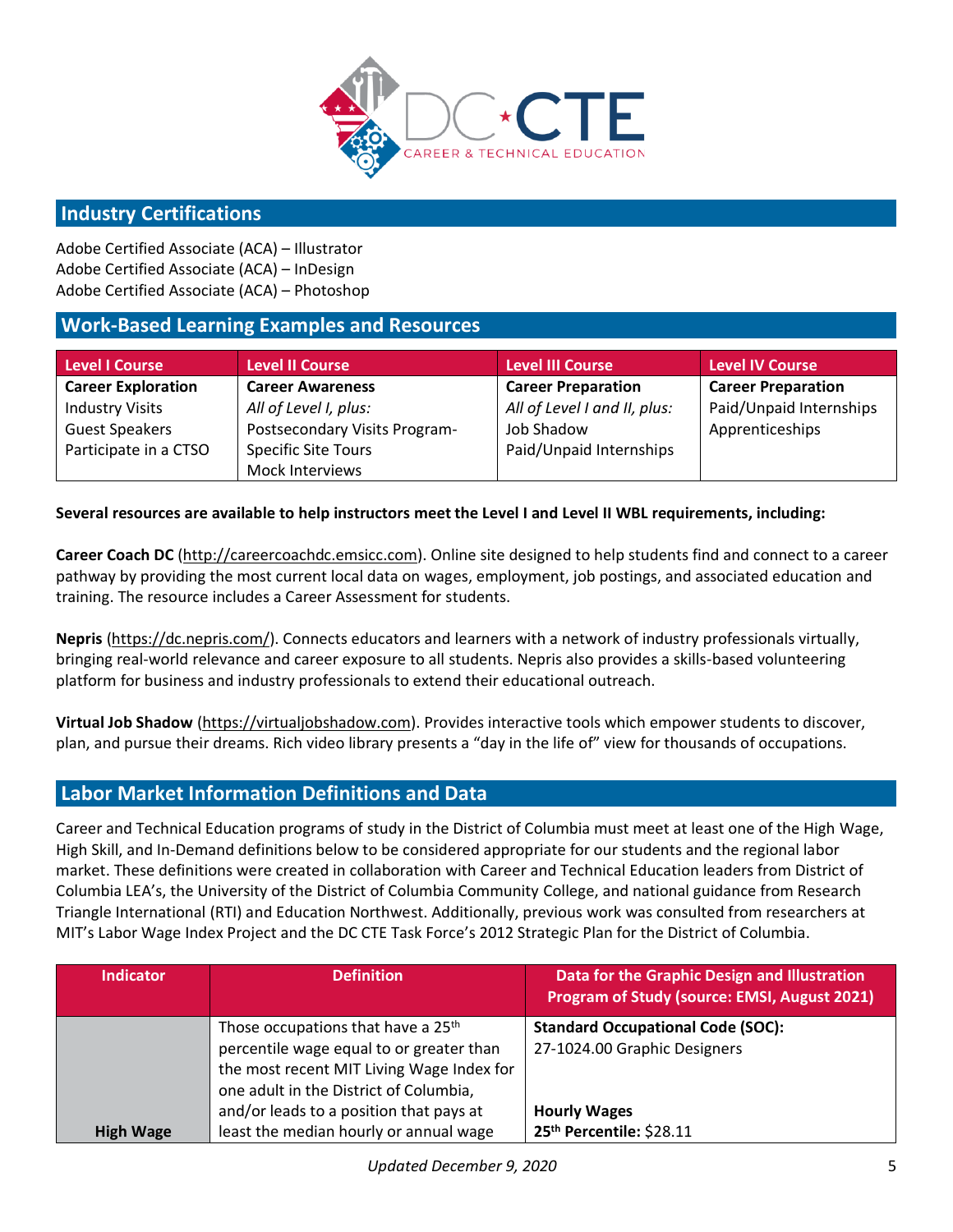

|                   | for the Washington, DC, metropolitan                                                                                                                                                                                                                                                                                                                                | 50th Percentile: \$36.72                          |  |  |  |
|-------------------|---------------------------------------------------------------------------------------------------------------------------------------------------------------------------------------------------------------------------------------------------------------------------------------------------------------------------------------------------------------------|---------------------------------------------------|--|--|--|
|                   | statistical area.                                                                                                                                                                                                                                                                                                                                                   | 75th Percentile: \$48.07                          |  |  |  |
|                   | Note: A 25 <sup>th</sup> percentile hourly wage of<br>\$20.49 or greater is required to meet this<br>definition.                                                                                                                                                                                                                                                    |                                                   |  |  |  |
| <b>High Skill</b> | Those occupations located within the<br>Washington, DC, metropolitan statistical<br>area with the following education or<br>training requirements: completion of an<br>apprenticeship program; completion of an<br>industry-recognized certification or<br>credential; associate's degree, or higher.                                                               | Typical Entry-Level Education: Associate's Degree |  |  |  |
| <b>In-Demand</b>  | Those occupations in the Washington, DC,<br>metropolitan statistical area having more<br>than the median number of total (growth<br>plus replacement) annual openings over a<br>five-year period.<br>Note: An occupation is required to have an<br>annual growth plus replacement rate of<br>105 openings, or greater, between 2020-<br>25 to meet this definition. | <b>Annual Openings: 460</b>                       |  |  |  |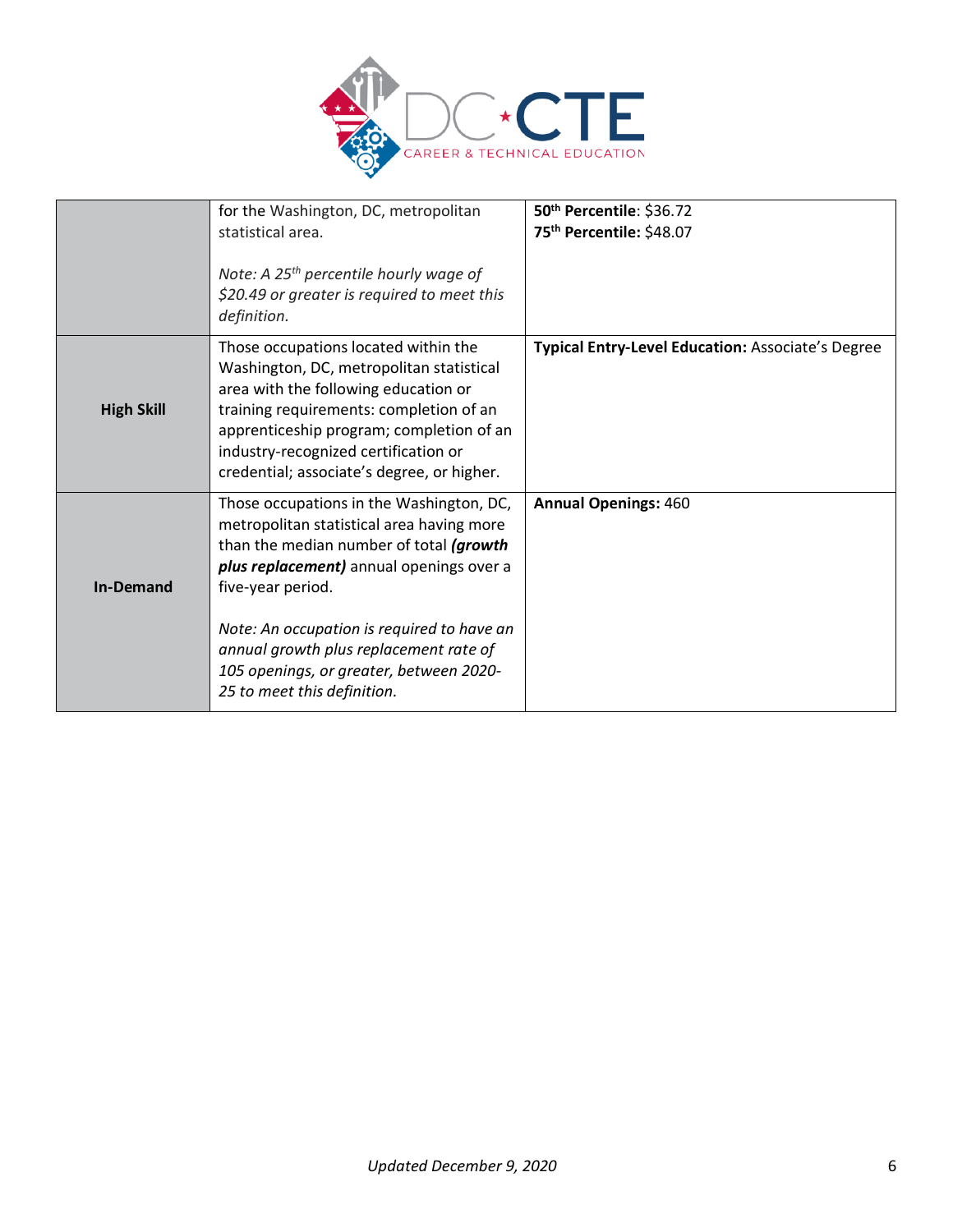

## **Model Six-Year Plan: Graphic Design and Illustration**

College: University of the District of Columbia Community College **Entity: Office of the State Superintendent of Education Program/CIP: Career Cluster:** Arts, A/V Technology, and Communications

**Plan: Program of Study:** Graphic Design and Illustration

<span id="page-6-0"></span>

| <b>High School</b>                                          |                       |                        |                                                       | <b>College</b>         |            |                    |                     |                    |
|-------------------------------------------------------------|-----------------------|------------------------|-------------------------------------------------------|------------------------|------------|--------------------|---------------------|--------------------|
| <b>Subject</b>                                              | 9 <sup>th</sup> Grade | 10 <sup>th</sup> Grade | 11 <sup>th</sup> Grade                                | 12 <sup>th</sup> Grade | Semester I | <b>Semester II</b> | <b>Semester III</b> | <b>Semester IV</b> |
| English (4)                                                 | English I             | English II             | English III                                           | English IV             |            |                    |                     |                    |
|                                                             |                       |                        |                                                       |                        |            |                    |                     |                    |
| Math $(4)$                                                  | Algebra I             | Geometry               | Algebra II                                            | Math                   |            |                    |                     |                    |
|                                                             |                       |                        |                                                       |                        |            |                    |                     |                    |
| Science (4)                                                 | Biology               | Lab Science            | Lab Science                                           | Science                |            |                    |                     |                    |
|                                                             |                       |                        |                                                       |                        |            |                    |                     |                    |
| <b>Social Studies (4)</b>                                   | World History and     | World                  | U.S. History                                          | <b>U.S.</b>            |            |                    |                     |                    |
|                                                             | Geography I:          | History and            |                                                       | Government             |            |                    |                     |                    |
|                                                             | Middle Ages           | Geography II:          |                                                       | $(0.5)$ and D.C.       |            |                    |                     |                    |
|                                                             |                       | Modern                 |                                                       | History (.5)           |            |                    |                     |                    |
|                                                             |                       | World                  |                                                       |                        |            |                    |                     |                    |
| Health (.5) and                                             | Health (.5) Physical  | Physical Ed            |                                                       |                        |            |                    |                     |                    |
| Physical Ed (1)                                             | Ed $(.5)$             | (.5)                   |                                                       |                        |            |                    |                     |                    |
| <b>World Languages</b>                                      |                       |                        | World                                                 | World                  |            |                    |                     |                    |
| (2)                                                         |                       |                        | Language I                                            | Language II            |            |                    |                     |                    |
| Art (.5)                                                    |                       | Art (.5)               |                                                       |                        |            |                    |                     |                    |
| <b>Music (.5)</b>                                           |                       | Music (.5)             |                                                       |                        |            |                    |                     |                    |
| Elective / Major                                            | Principles of Arts,   | Graphic                | Graphic                                               | Practicum in           |            |                    |                     |                    |
| <b>Courses</b>                                              | Audio/Video           | Design and             | Design and                                            | Printing and           |            |                    |                     |                    |
|                                                             | Technology, and       | <b>Illustration I</b>  | Illustration II                                       | Imaging                |            |                    |                     |                    |
|                                                             | Communications        |                        |                                                       | Technology             |            |                    |                     |                    |
| Total possible college credits completed in high school: XX |                       |                        | Credit hours required to complete the AAS program: XX |                        |            |                    |                     |                    |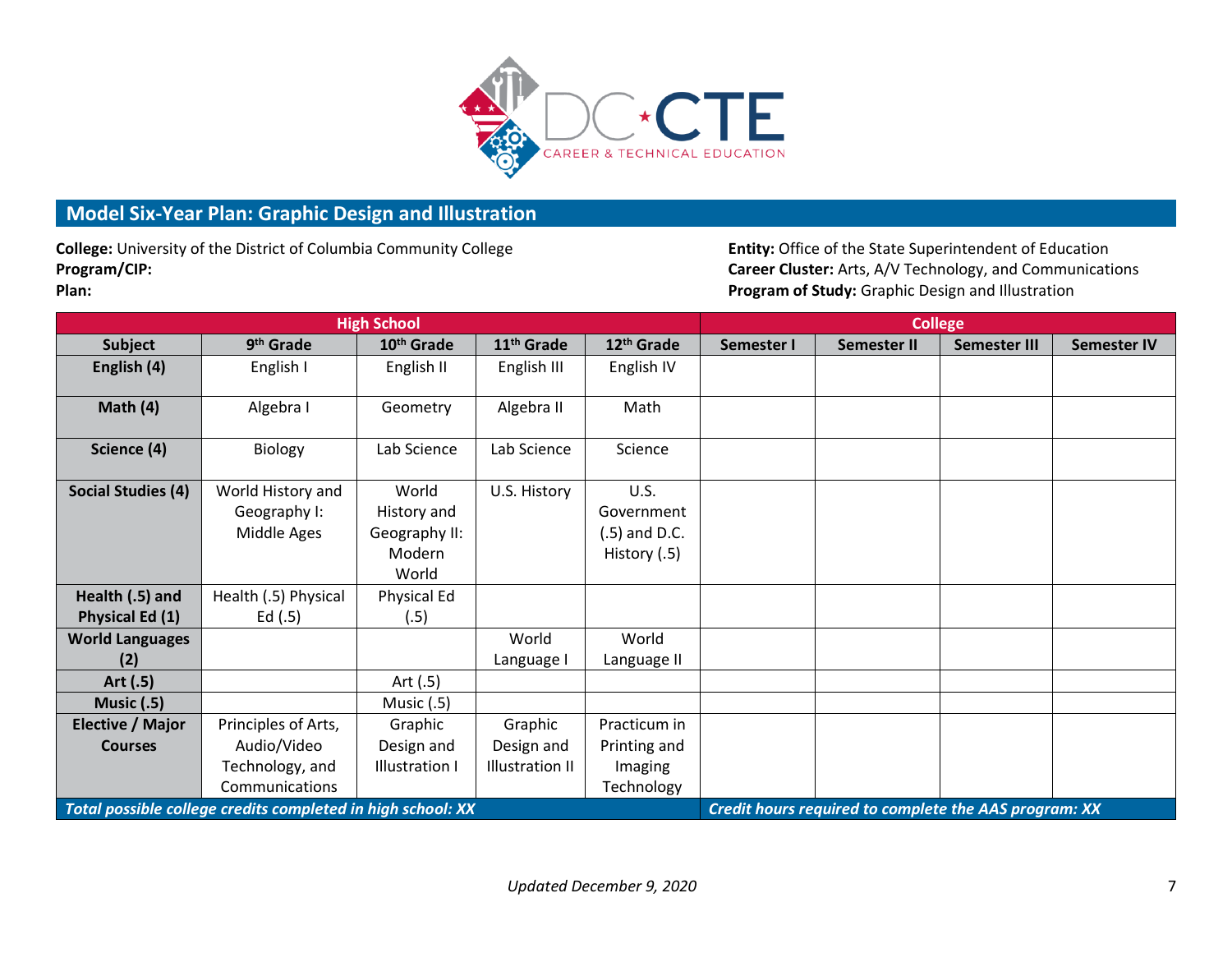

## <span id="page-7-0"></span> **Course Standards**

## <span id="page-7-1"></span>**Principles of Arts, Audio/Video Technology, and Communications**

1. **General requirements.** This course is recommended for students in Grade 9-12. Students shall be awarded one credit for successful completion of this course.

#### 2. **Introduction.**

- A. Career and technical education instruction provides students with industry-aligned content, challenging academic standards, and relevant technical knowledge to further their education and succeed in current or emerging professions.
- B. The Arts, Audio/Video Technology, and Communications Career Cluster focuses on careers in designing, producing, exhibiting, performing, writing, and publishing multimedia content, including visual and performing arts and design, journalism, and entertainment services.
- C. Careers in the Arts, Audio/Video Technology, and Communications Career Cluster require a creative aptitude, a strong background in computer and technology applications, a strong academic foundation, and a proficiency in oral and written communication. Within this context, students will be expected to develop an understanding of the various and multifaceted career opportunities in this cluster and the knowledge, skills, and educational requirements for those opportunities.
- D. Students will participate in at least two Career Exploration Work-Based Learning experiences in this course, which might include guest speakers and workplace tours relevant to the program of study.
- E. Students are encouraged to participate in extended learning experiences such as career and technical student organizations and other leadership or extracurricular organizations.

#### 3. **Knowledge and skills.**

- A. **The student demonstrates professional standards/employability skills as required by business and industry. The student is expected to:**
	- 1. explore opportunities in training, education, and certifications for employment;
	- 2. demonstrate professional standards and personal qualities needed to be employable such as oral and written communication, leadership, teamwork, appreciation for diversity, conflict management, customer service, work ethic, and adaptability;
	- 3. demonstrate skills related to seeking and applying for employment;
	- 4. create a resume and cover letter/letter of interest to document information such as work experiences, licenses, certifications, and work samples; and
	- 5. demonstrate skills in evaluating and comparing employment opportunities.
- B. **The student applies English language arts in Arts, Audio/Video Technology, and Communications projects. The student is expected to:** 
	- 1. demonstrate the use of content, technical concepts, and vocabulary;
	- 2. use correct grammar, punctuation, and terminology to write and edit documents;
	- 3. identify assumptions, purpose, and propaganda techniques;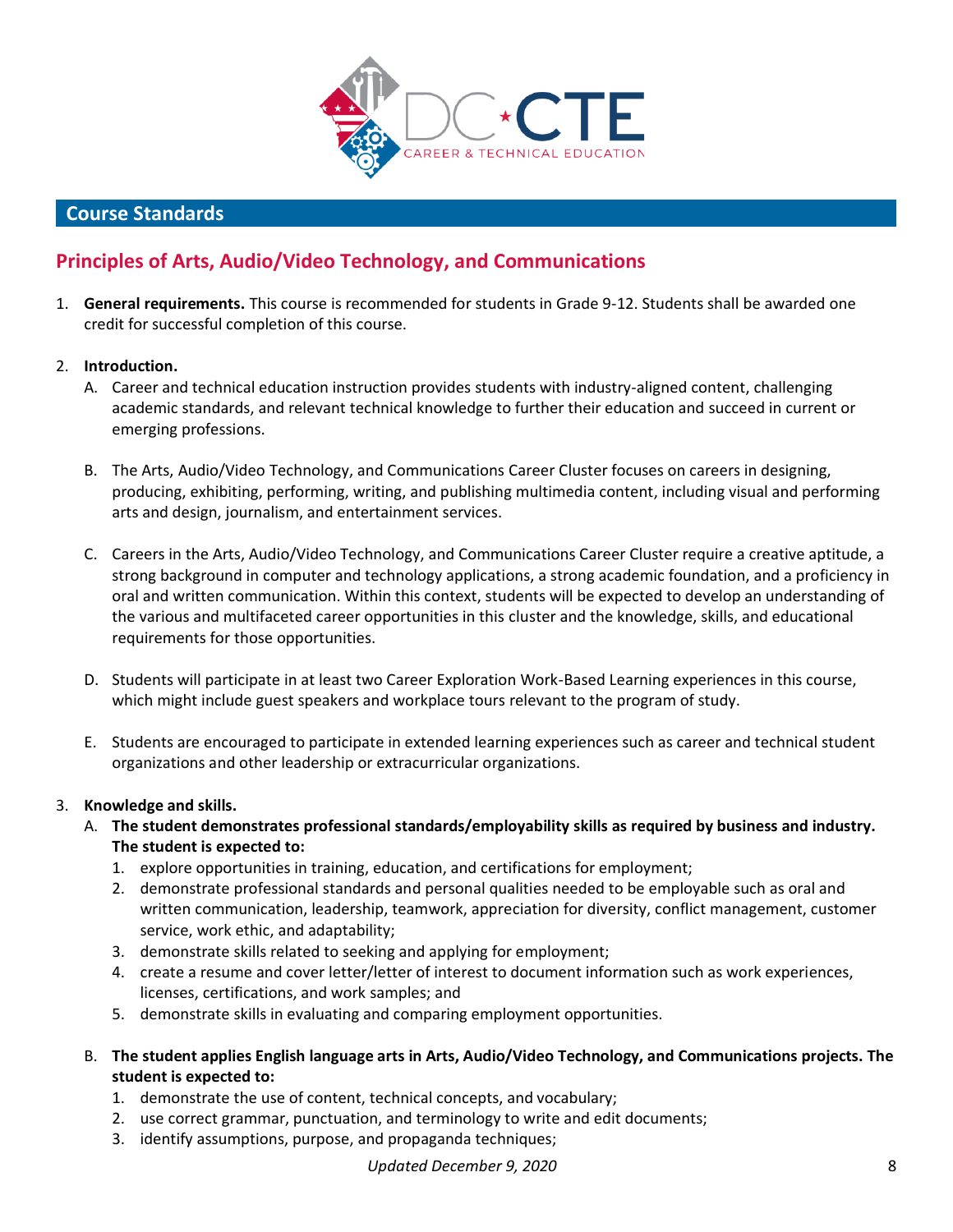

- 4. compose and edit copy for a variety of written documents;
- 5. evaluate oral and written information; and
- 6. research topics for the preparation of oral and written communication.

#### C. **The student applies professional communications strategies. The student is expected to:**

- 1. adapt language structure and style for audience, purpose, situation, and intent;
- 2. organize oral and written information;
- 3. interpret and communicate information, data, and observations;
- 4. deliver formal and informal presentations;
- 5. apply active listening skills to obtain and clarify information;
- 6. develop and interpret tables, charts, and figures to support written and oral communications;
- 7. listen to and speak with diverse individuals; and
- 8. exhibit public relations skills to increase internal and external customer/client satisfaction.

#### D. **The student understands and examines problem-solving methods. The student is expected to:**

- 1. employ critical-thinking skills independently and in groups; and
- 2. employ interpersonal skills in groups to solve problems.
- E. **The student uses technology applications when completing Arts, Audio/Video Technology, and Communications projects and processes. The student is expected to:** 
	- 1. use technology applications such as social media, email, Internet, writing and publishing, presentation, and spreadsheet or database applications for Arts, Audio/Video Technology, and Communications projects; and
	- 2. use processes such as personal information management, file management, and file sharing.
- F. **The student understands arts, audio/video technology, and communications systems. The student is expected to:** 
	- 1. describe the nature and types of businesses in arts, audio/video technology, and communications;
	- 2. analyze and summarize the history and evolution of the arts, audio/video technology, and communications fields of study;
	- 3. analyze the arts, audio/video technology, and communications economic base; and
	- 4. analyze and summarize evidence of interdependence between the technical and the artistic sides of arts, audio/video technology, and communications.

#### G. **The student understands the principles of audio/video production. The student is expected to:**

- 1. apply knowledge of audio and video script production;
- 2. discuss the impact of audio and video selection on human emotion;
- 3. demonstrate the use of audio and video for a three-screen environment, including cell phones, television monitors, and computer screens;
- 4. demonstrate various videography techniques, including picture composition, video composition, audio composition, editing, and delivery;
- 5. understand the differences between linear and nonlinear systems; and
- 6. demonstrate knowledge of control peripherals for capturing or ingesting media.
- H. **The student understands the principles of fashion design that impact consumer purchasing of fashion and apparel accessories. The student is expected to:**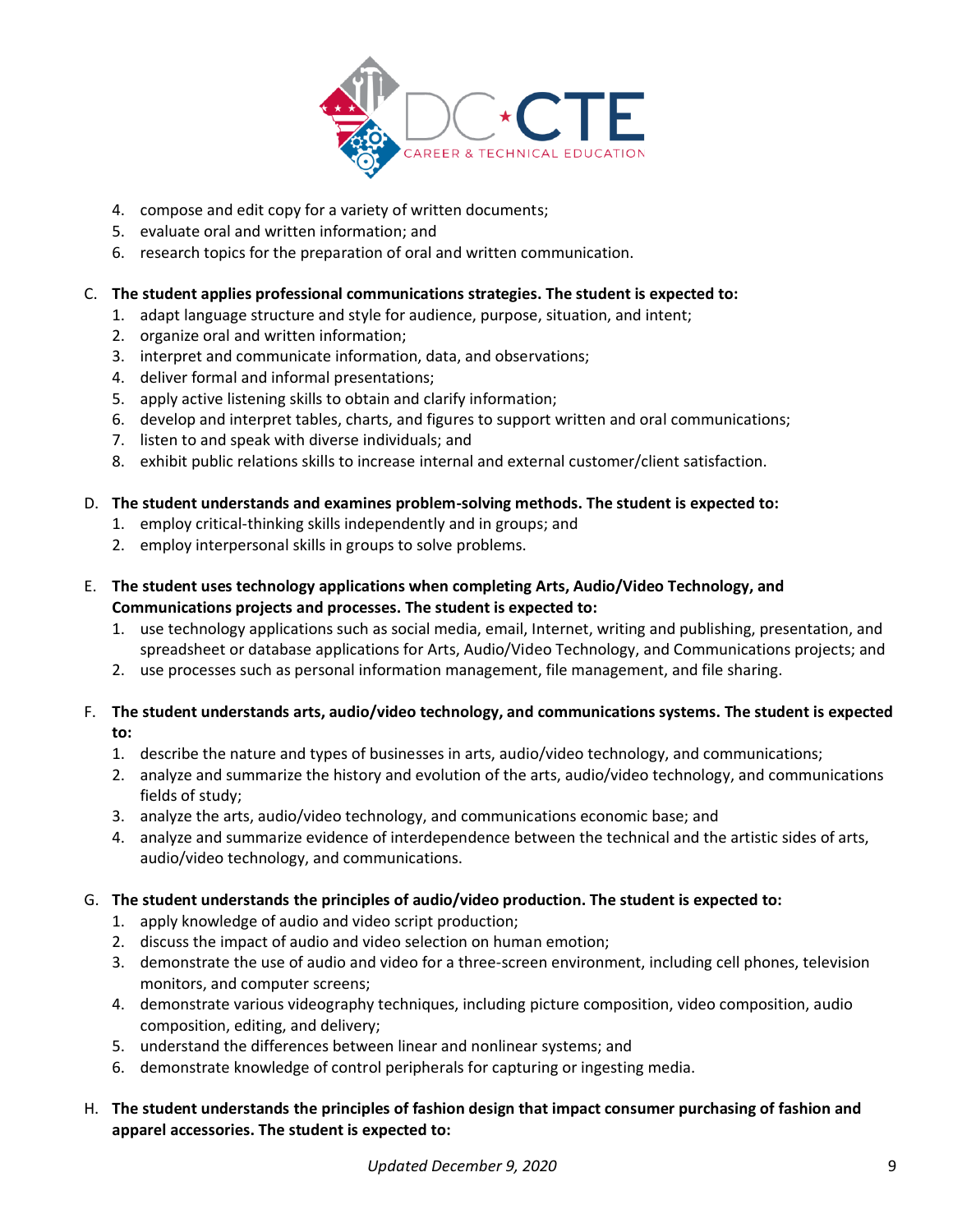

- 1. describe social, cultural, and life cycle influences;
- 2. explain how fashion trends are determined; and
- 3. analyze the influence of advertising on consumer apparel choices.

#### I. **The student understands the principles of video game design. The student is expected to:**

- 1. demonstrate knowledge and appropriate use of computer operating systems;
- 2. demonstrate appropriate use of hardware components, software programs, and storage devices;
- 3. demonstrate knowledge of sound editing;
- 4. demonstrate knowledge of file formats and cross-platform compatibility;
- 5. acquire and exchange information in a variety of electronic file sharing formats; and
- 6. combine graphics, images, and sound.
- J. **The student understands the principles of graphic design and illustration. The student is expected to:** 
	- 1. research the history of visual arts and design;
	- 2. explain the evolution of art and design;
	- 3. compare current visual arts technologies with historical technologies;
	- 4. understand general characteristics in artwork from a variety of cultures; and
	- 5. analyze and apply art elements and principles in photographic works, multimedia applications, and digital and print media.
- K. **The student understands the principles of commercial photography. The student is expected to:** 
	- 1. demonstrate knowledge of photographic composition and layout; and
	- 2. evaluate photographs using principles of art, commercial photography standards, and critical-thinking skills.
- L. **The student understands the principles, elements, and techniques of animation. The student is expected to:**
	- 1. describe and use audience identification, scriptwriting, character design, storyboarding, and audio and delivery formats;
	- 2. describe and use cell, stop motion, tweening, motion paths, masking, looping, scripting/programming, and interactivity;
	- 3. describe lighting and camera shots; and
	- 4. describe and use flipbooks, claymation, or cut-outs.

#### M. **The student understands the principles of printing and imaging. The student is expected to:**

- 1. identify processes required for the production of various printed products;
- 2. identify basic design elements such as text, graphics, and white space; and
- 3. demonstrate basic knowledge of color theory.

#### N. **The student applies safety regulations. The student is expected to:**

- 1. implement personal and classroom safety rules and regulations; and
- 2. follow emergency procedures as needed.
- O. **The student identifies and develops leadership characteristics. The student is expected to:** 
	- 1. identify leadership characteristics; and
	- 2. participate in student leadership and professional development activities.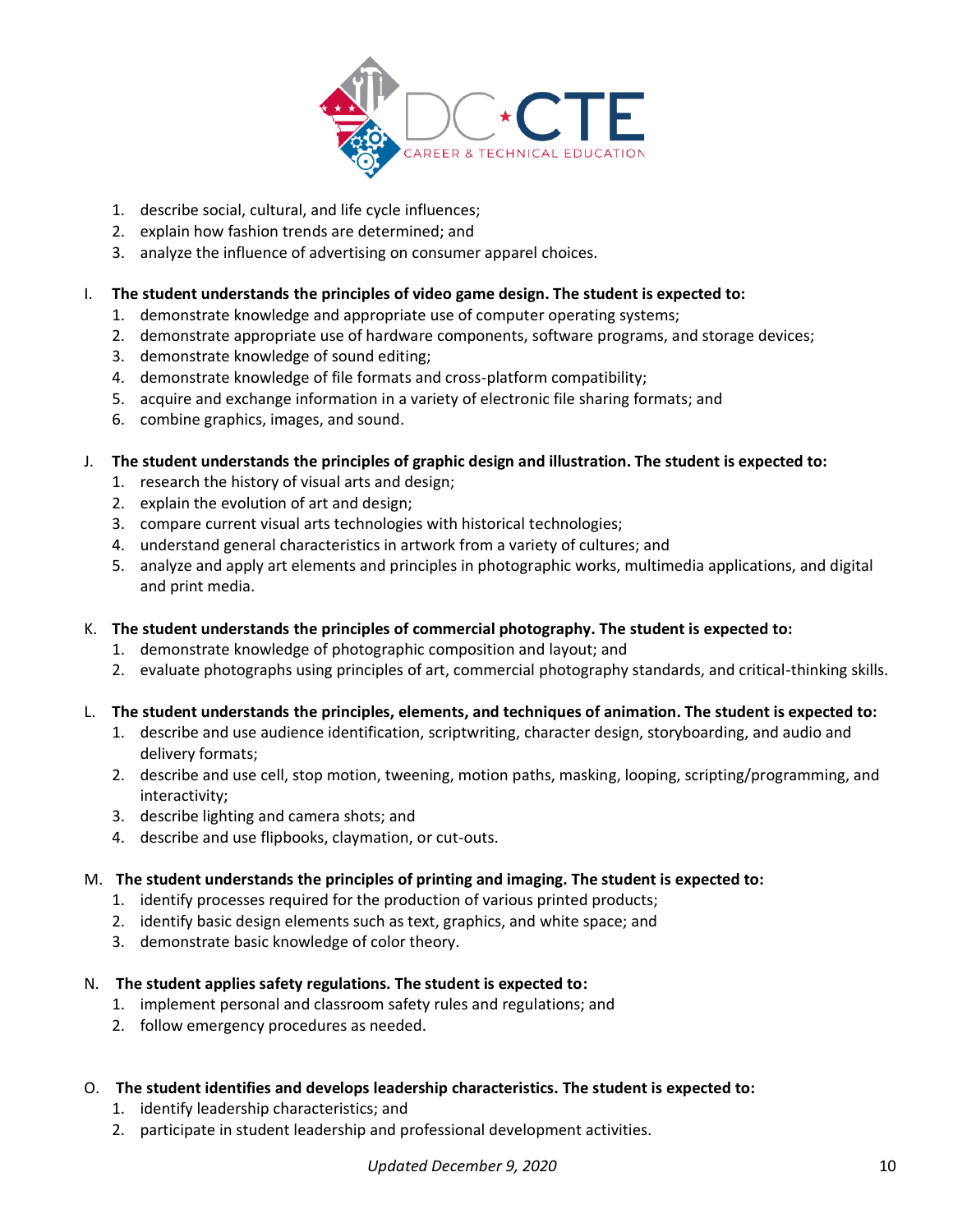

- P. **The student applies the decision-making and understands and complies with laws regarding the use of technology in arts, audio/video technology, and communications. The student is expected to:** 
	- 1. demonstrate an understanding of ethical conduct related to interacting with others, such as maintaining client confidentiality and privacy of sensitive content and giving proper credit for ideas;
	- 2. examine the First Amendment, Federal Communications Commission regulations, Freedom of Information Act, liability laws, and other regulations for compliance issues;
	- 3. examine the liabilities, copyright laws, fair use, and duplication of materials associated with productions and performances;
	- 4. analyze the impact of arts, audio/video technology, and communications industries on society;
	- 5. demonstrate an understanding of proper digital etiquette, personal security guidelines, use of network resources, and the district's acceptable use policy for technology; and
	- 6. identify and demonstrate positive personal qualities such as flexibility, open-mindedness, initiative, listening attentively to speakers, willingness to learn new knowledge and skills, and pride in quality work.
- Q. **The student understands communications strategies as they relate to arts, audio/video technology, and communications. The student is expected to:** 
	- 1. adapt the language and design of a project for audience, purpose, situation, and intent;
	- 2. organize oral, written, and graphic information into formal and informal projects;
	- 3. interpret and communicate information for multiple audiences; and
	- 4. collaborate to create original projects, including seeking and responding to advice from others such as peers or experts in the creation and evaluation process.
- R. **The student uses a variety of strategies to plan, obtain, evaluate, and use valid information. The student is expected to:**
	- 1. obtain print and digital information such as graphics, audio, and video from a variety of resources while citing the sources;
	- 2. evaluate information for accuracy and validity; and
	- 3. present accurate information using techniques appropriate for the intended audience.
- S. **The student applies technical skills for efficiency. The student is expected to:** 
	- 1. employ planning and time-management skills to complete work tasks; and
	- 2. use technology to enhance productivity.

T. **The student develops a basic understanding of arts, audio/video technology, and communications. The student is expected to:** 

- 1. research the scope of career opportunities;
- 2. develop an understanding of the elements and principles of art;
- 3. develop an understanding of the industry by explaining the history and evolution of the arts, audio/video technology, and communications career fields and defining and using related terminology;
- 4. evaluate works of art using critical-thinking skills;
- 5. determine the use of art elements such as color, texture, form, line, and space; and
- 6. determine the use of principles of design such as continuity, pattern, rhythm, balance, proportion, and unity in products.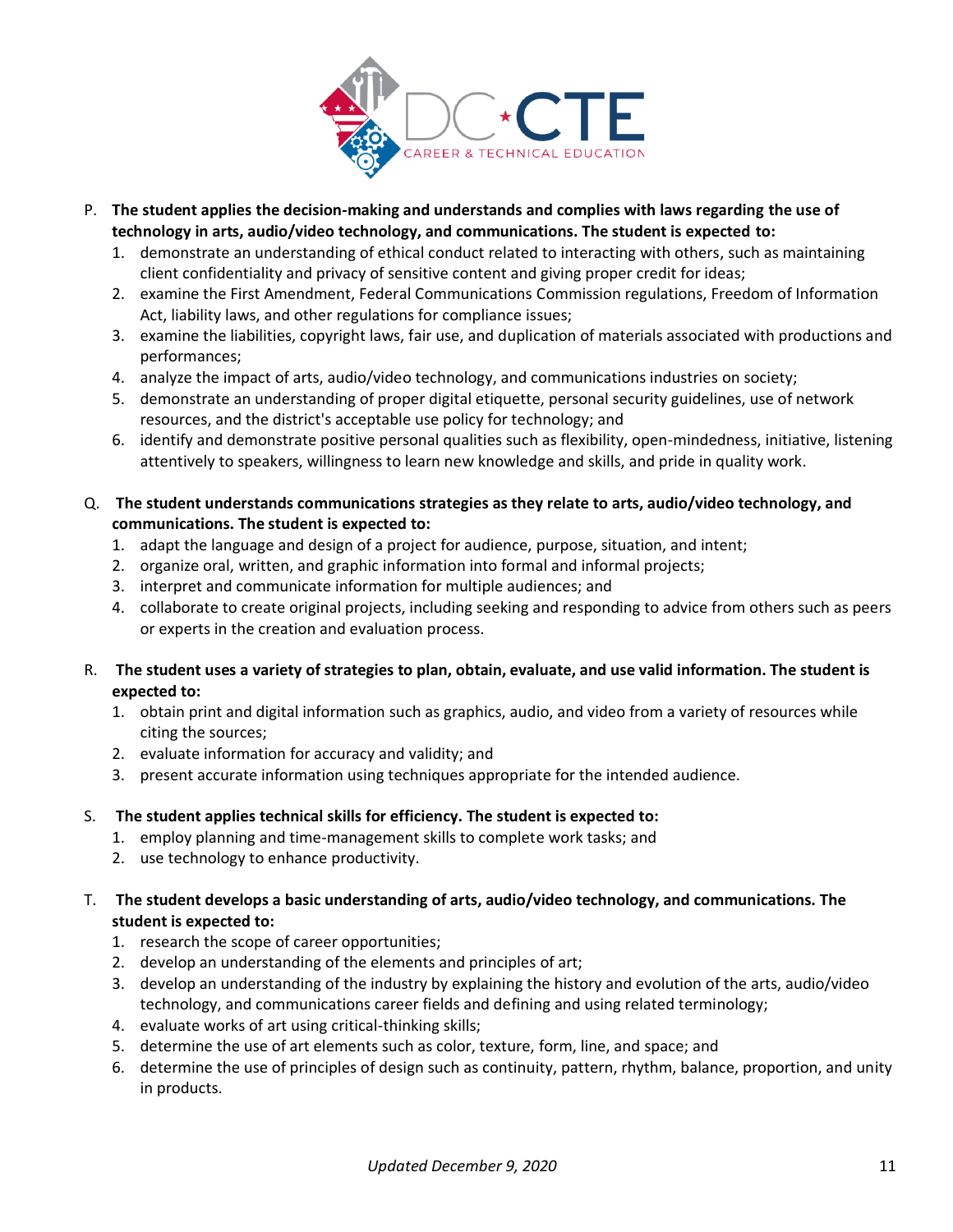

- U. **The student makes informed judgments about product designs and the designs of others. The student is expected to:** 
	- 1. interpret, evaluate, and justify artistic decisions; and
	- 2. select and analyze original product designs by peers and others to form precise conclusions about formal qualities and historical and cultural contexts, intents, and meanings.

#### V. **The student develops technology skills. The student is expected to:**

- 1. use technology as a tool to research, organize, evaluate, and communicate information.
- 2. use digital technologies (computers, PDAs, media players, GPSs, etc.), communication/networking tools, and social networks appropriately to access, manage, integrate, evaluate, and create information to successfully function in a knowledge economy.
- 3. demonstrate utilizing current and new technologies specific to the program of study, course, and/or industry; and
- 4. apply a fundamental understanding of the ethical/legal issues surrounding the access and use of information technologies.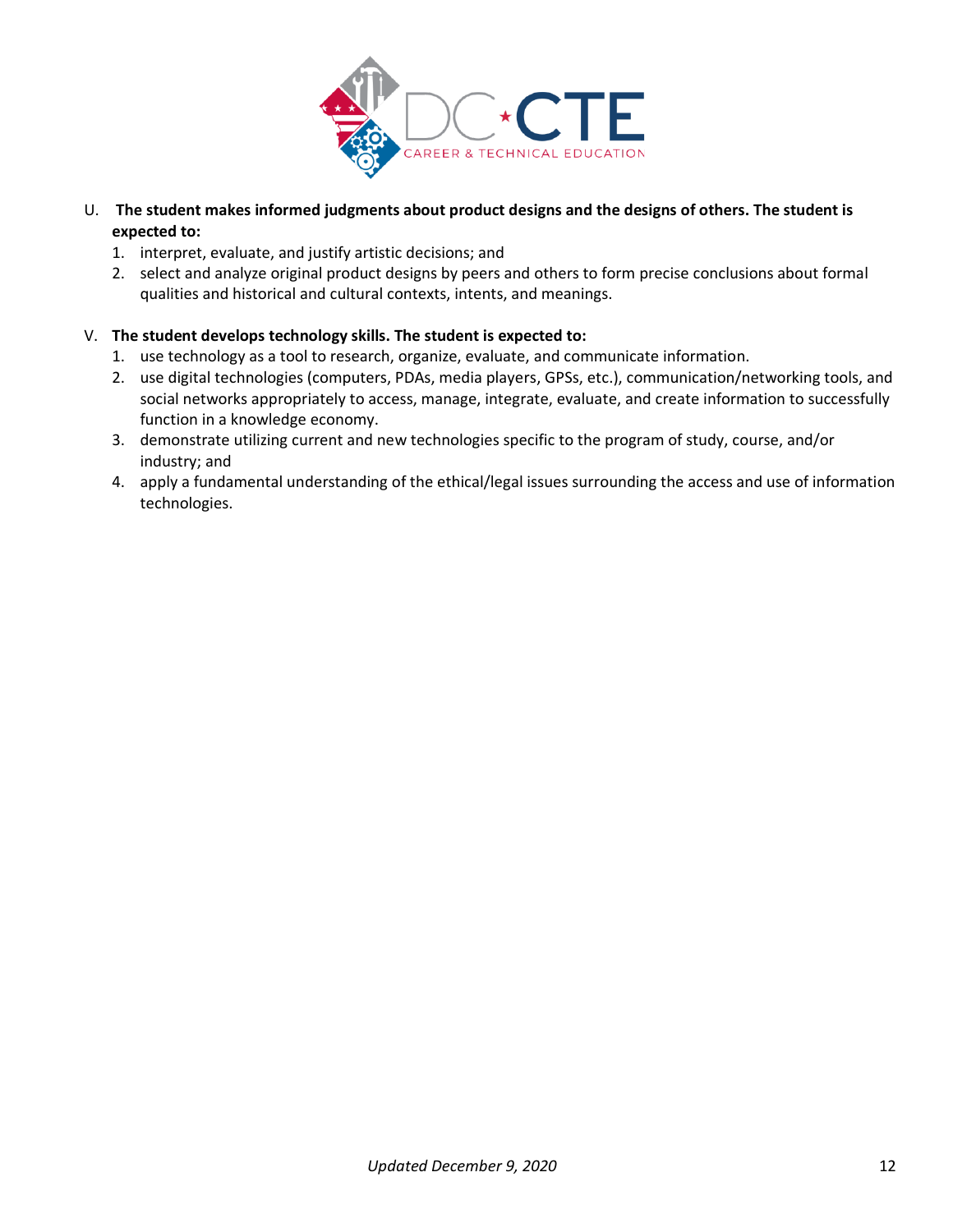

## <span id="page-12-0"></span>**Graphic Design and Illustration I**

1. **General requirements.** This course is recommended for students in Grades 10-12. Prerequisite: Principles of Arts, Audio/Video Technology, and Communications. Students shall be awarded one credit for successful completion of this course.

#### 2. **Introduction.**

- A. Career and technical education instruction provides content aligned with challenging academic standards and relevant technical knowledge and skills for students to further their education and succeed in current or emerging professions.
- B. The Arts, Audio/Video Technology, and Communications Career Cluster is focused on careers in designing, producing, exhibiting, performing, writing, and publishing multimedia content, including visual and performing arts and design, journalism, and entertainment services.
- C. Careers in graphic design and illustration span all aspects of the advertising and visual communications industries. Within this context, in addition to developing knowledge and skills needed for success in the Arts, Audio/Video Technology, and Communications Career Cluster, students will be expected to develop an understanding of the industry with a focus on fundamental elements and principles of visual art and design.
- D. Students will participate in at least two Career Awareness Work-Based Learning experiences in this course, which might include informational interviews or job shadowing relevant to the program of study.
- E. Students are encouraged to participate in extended learning experiences such as career and technical student organizations and other leadership or extracurricular organizations.

#### 3. **Knowledge and skills.**

- A. The student demonstrates professional standards/employability skills as required by business and industry. The student is expected to:
	- 1. identify and participate in training, education, or certification for employment;
	- 2. identify and demonstrate positive work behaviors and personal qualities needed to be employable;
	- 3. demonstrate skills related to seeking employment to find and obtain a desired job;
	- 4. maintain a career portfolio to document information such as work experiences, licenses, certifications, and work samples; and
	- 5. examine employment opportunities in entrepreneurship.

#### B. **The student applies academic knowledge and skills in art and design projects. The student is expected to:**

- 1. apply English language arts knowledge by demonstrating skills such as correct use of content, technical concepts, vocabulary, grammar, punctuation, and terminology to write and edit a variety of documents; and
- 2. apply mathematics knowledge and skills such as using whole numbers, decimals, fractions, and knowledge of arithmetic operations.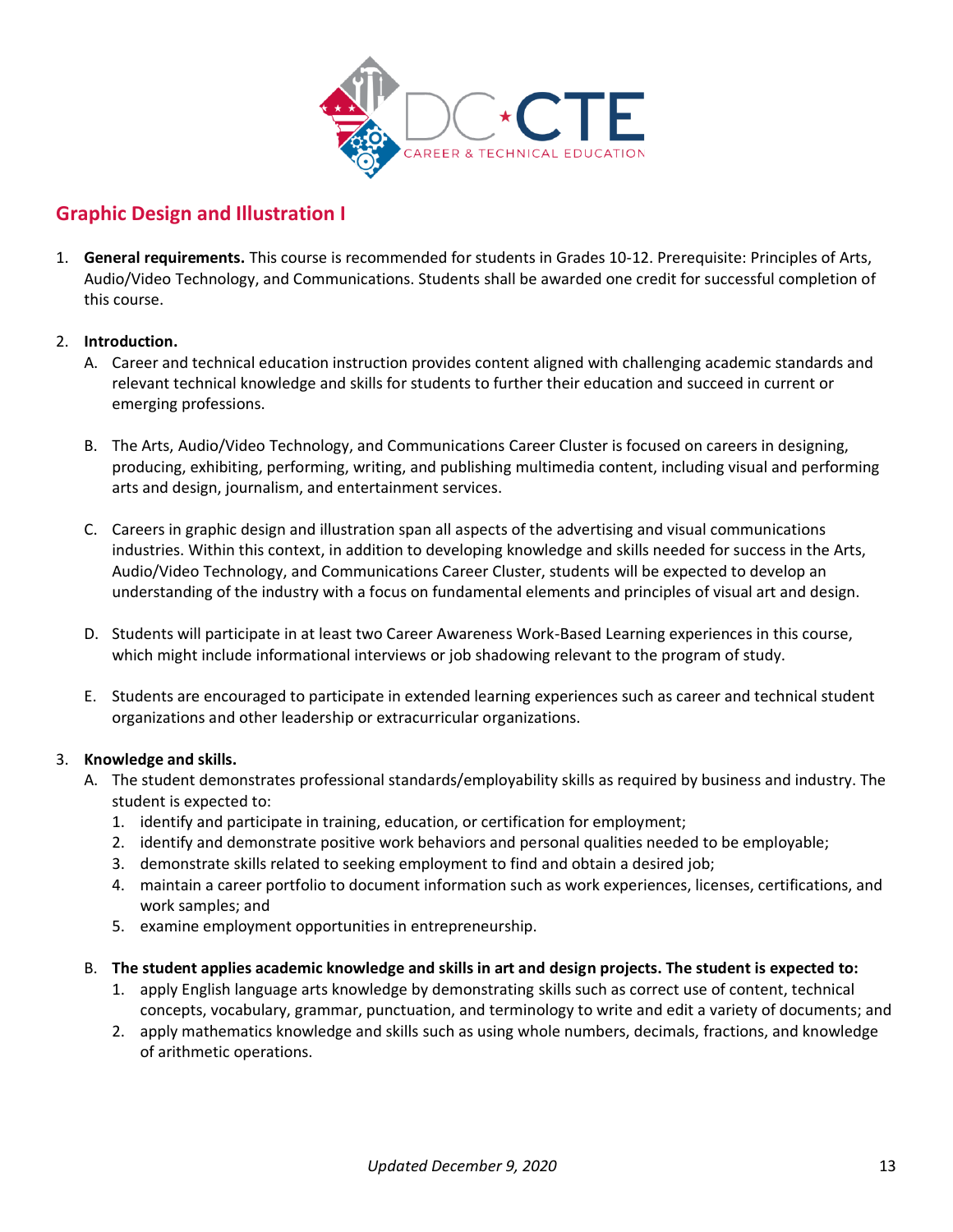

#### C. **The student understands professional communications strategies. The student is expected to: ;**

- 1. adapt language such as structure and style for audience, purpose, situation, and intent;
- 2. organize oral and written information;
- 3. interpret and communicate information;
- 4. deliver formal and informal presentations;
- 5. apply active listening skills;
- 6. listen to and speak with diverse individuals; and
- 7. exhibit public relations skills.
- D. **The student understands and employs problem-solving methods. The student is expected to:** 
	- 1. employ critical-thinking skills independently and in groups; and
	- 2. employ interpersonal skills in groups to solve problems.
- E. **The student applies technology applications. The student is expected to use personal information management, email, Internet, writing and publishing, and presentation applications for art and design projects.**
- F. **The student understands design systems. The student is expected to analyze and summarize the history and evolution of related fields.**
- G. **The student applies cyber safety procedures. The student is expected to implement personal and professional safety rules and regulations.**
- H. **The student applies leadership characteristics to student leadership and professional development activities. The student is expected to:** 
	- 1. employ leadership skills;
	- 2. employ teamwork and conflict-management skills;
	- 3. conduct and participate in meetings; and,
	- 4. employ mentoring skills.
- I. **The student applies ethical decision-making and understands and complies with laws regarding use of technology in graphic design and illustration. The student is expected to:** 
	- 1. exhibit ethical conduct related to interacting with others, such as maintaining client confidentiality and privacy of sensitive content and providing proper credit for ideas;
	- 2. discuss and apply copyright laws in relation to fair use and acquisition;
	- 3. model respect for intellectual property;
	- 4. demonstrate proper etiquette and knowledge of acceptable use policies; and
	- 5. analyze the impact of the advertising and visual communication design industry on society.
- J. **The student applies technical skills for efficiency. The student is expected to:** 
	- 1. employ planning and time-management skills to complete work tasks.
- K. **The student develops an increasing understanding of graphic design and illustration. The student is expected to:** 
	- 1. research art and design career opportunities and qualifications.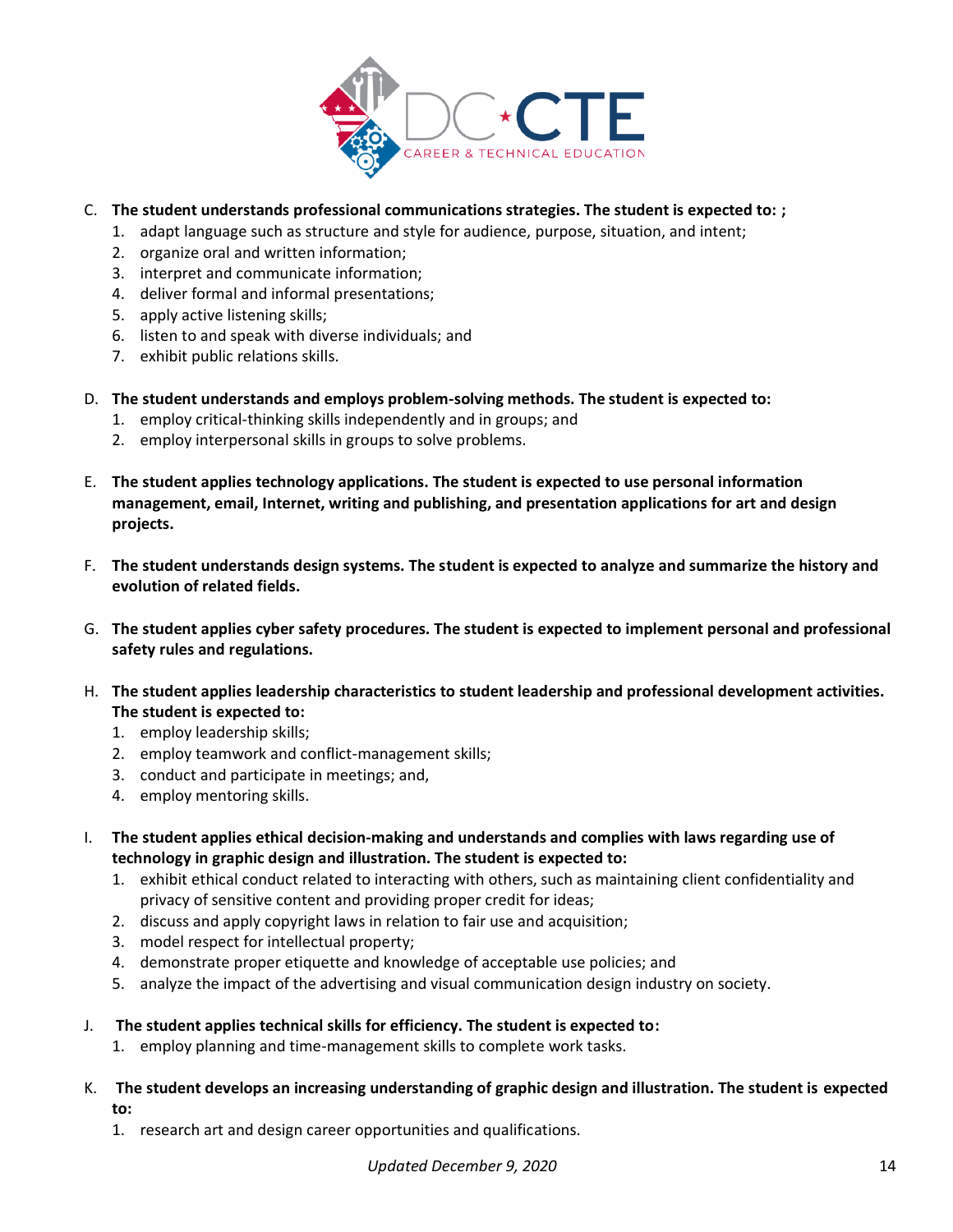

#### L. **The student researches the history and evolution of art and design. The student is expected to:**

- 1. explain the history of visual arts and design;
- 2. understand general characteristics in artwork from a variety of cultures; and
- 3. compare current visual arts technologies with historical technologies.

#### M. **The student conducts oral or written critiques of designs. The student is expected to:**

- 1. interpret, evaluate, and justify design decisions;
- 2. apply a critical method of evaluation;
- 3. communicate an oral or written defense; and
- 4. evaluate oral or written feedback.
- N. **The student demonstrates an understanding of artistic design. The student is expected to analyze and apply art elements and principles in photographic works, multimedia applications, and digital and print media.**
- O. **The student employs a creative design process to create original two- or three-dimensional projects. The student is expected to:** 
	- 1. create designs for defined applications;
	- 2. apply elements of design;
	- 3. apply design principles and typography;
	- 4. use good composition;
	- 5. demonstrate anatomical figure drawing;
	- 6. demonstrate drawing in one-point, two-point, and multi-point perspective;
	- 7. create a project by applying color; and
	- 8. apply printing concepts.

#### P. **The student develops technology skills. The student is expected to:**

- 1. use technology as a tool to research, organize, evaluate, and communicate information.
- 2. use digital technologies (computers, PDAs, media players, GPSs, etc.), communication/networking tools, and social networks appropriately to access, manage, integrate, evaluate, and create information to successfully function in a knowledge economy.
- 3. demonstrate utilizing current and new technologies specific to the program of study, course, and/or industry; and
- 4. apply a fundamental understanding of the ethical/legal issues surrounding the access and use of information technologies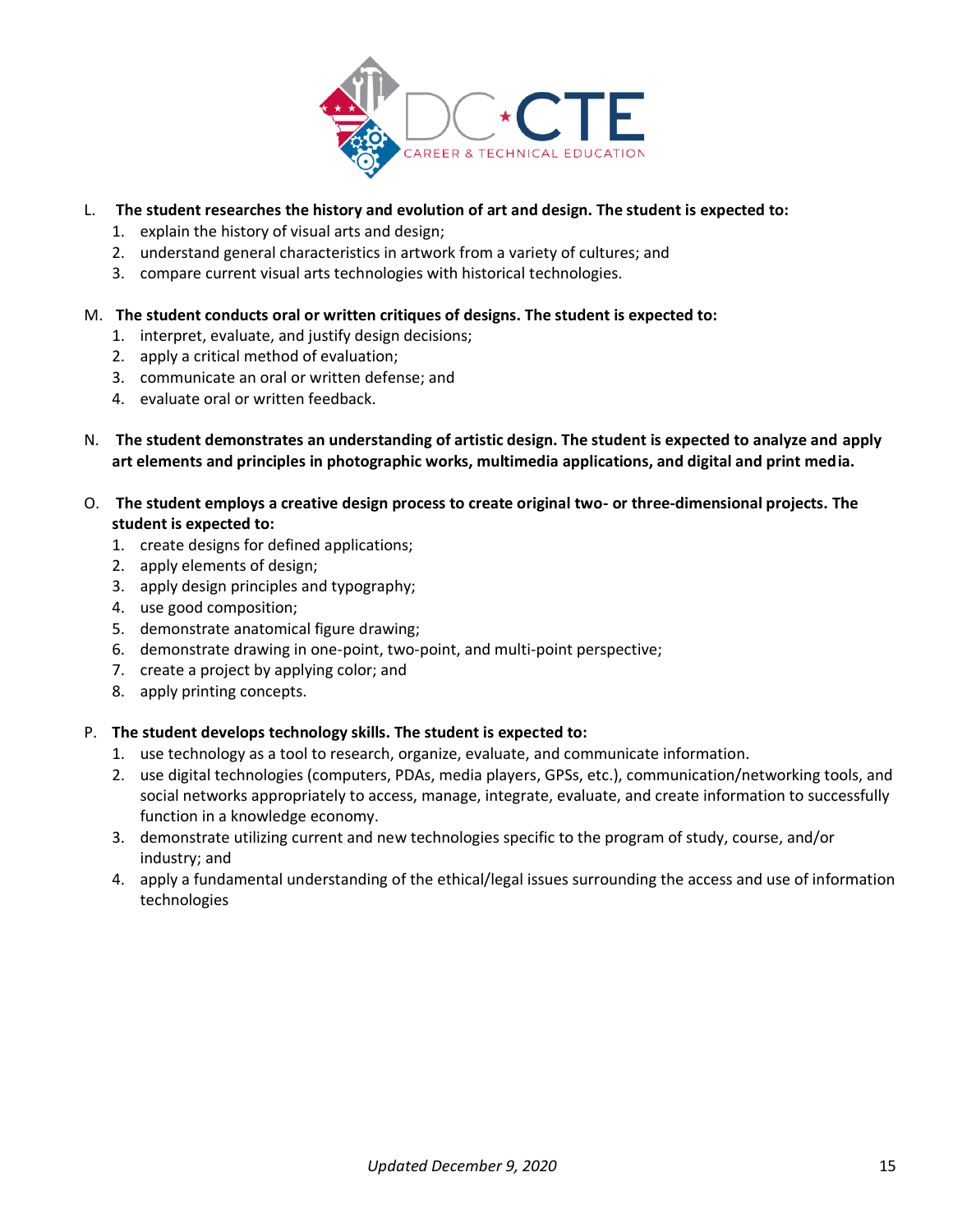

## <span id="page-15-0"></span>**Graphic Design and Illustration II**

1. **General requirements.** This course is recommended for students in Grades 11-12. Prerequisite: Graphic Design and Illustration I. Students shall be awarded one credit for successful completion of this course.

#### 2. **Introduction.**

- A. Career and technical education instruction provides content aligned with challenging academic standards and relevant technical knowledge and skills for students to further their education and succeed in current or emerging professions.
- B. The Arts, Audio/Video Technology, and Communications Career Cluster is focused on careers in designing, producing, exhibiting, performing, writing, and publishing multimedia content, including visual and performing arts and design, journalism, and entertainment services.
- C. Careers in graphic design and illustration span all aspects of the advertising and visual communications industries. Within this context, in addition to developing advanced technical knowledge and skills needed for success in the Arts, Audio/Video Technology, and Communications Career Cluster, students will be expected to develop an advanced understanding of the industry with a focus on mastery of content knowledge and skills.
- D. Students will participate in a Career Preparation Work-Based Learning experience in this course, which might include paid or unpaid internship experiences relevant to the program of study.
- E. Students are encouraged to participate in extended learning experiences such as career and technical student organizations and other leadership or extracurricular organizations.

#### 3. **Knowledge and skills.**

- A. **The student demonstrates professional standards/employability skills as required by business and industry. The student is expected to:** 
	- 1. participate in training, education, or certification for employment;
	- 2. demonstrate positive work behaviors and personal qualities needed to be employable;
	- 3. demonstrate skills related to seeking and applying for employment to find and obtain a desired job, including identifying job opportunities, developing a resume and letter of application, completing a job application, and demonstrating effective interview skills;
	- 4. maintain a career portfolio to document information such as work experiences, licenses, certifications, and work samples; and
	- 5. demonstrate skills in evaluating and comparing employment opportunities.
- B. **The student applies academic knowledge and skills in art and design projects. The student is expected to:** 
	- 1. apply English language arts knowledge by demonstrating skills such as correct use of content, technical concepts, vocabulary, grammar, punctuation, and terminology to write and edit a variety of documents; and
	- 2. apply mathematics knowledge and skills such as using whole numbers, decimals, fractions, and knowledge of arithmetic operations.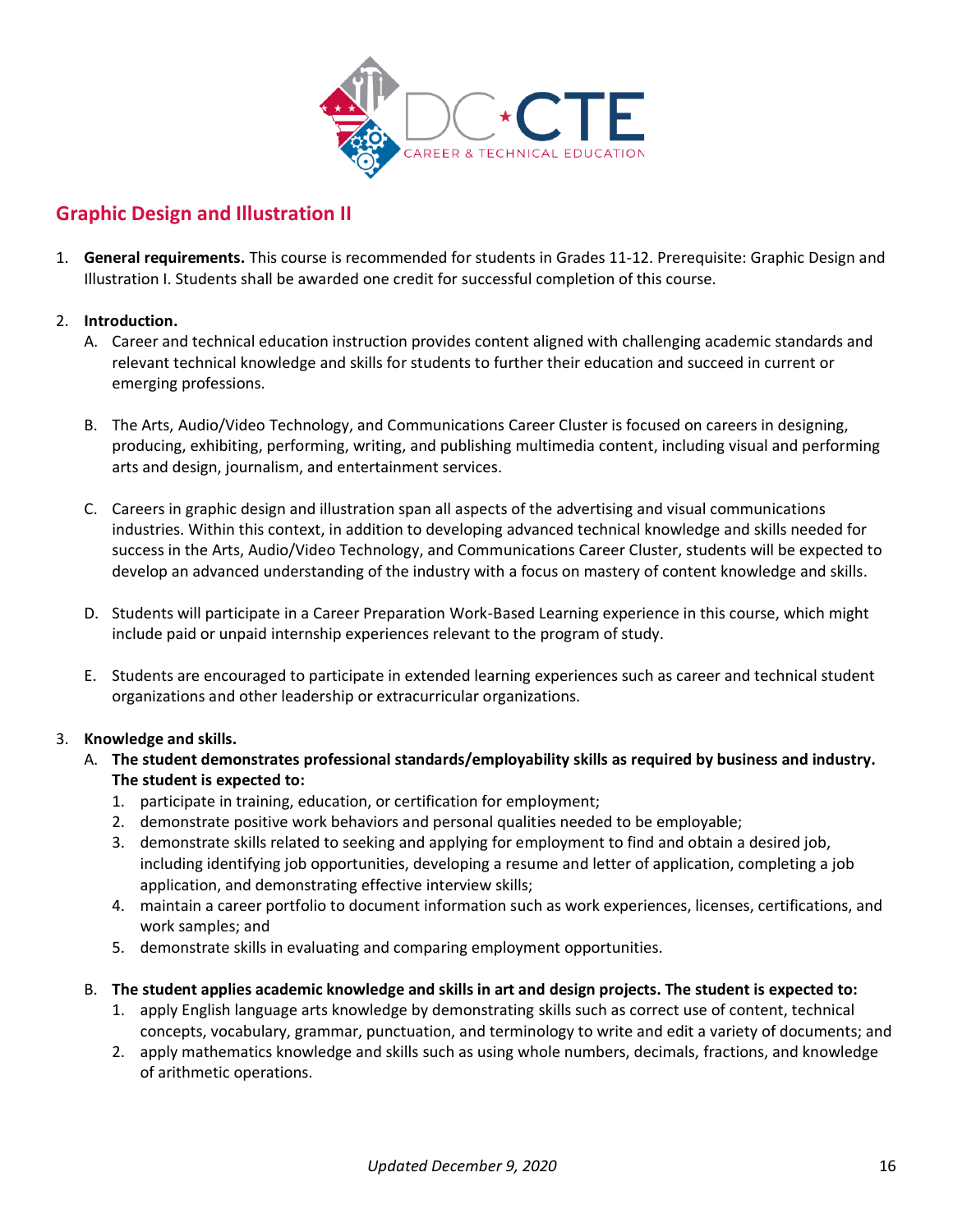

- C. **The student understands and employs problem-solving methods. The student is expected to:** 
	- 1. employ critical-thinking skills independently and in groups; and
	- 2. employ interpersonal skills in groups to solve problems.
- D. **The student applies knowledge of design systems. The student is expected to analyze and summarize the history and evolution of related fields.**
- E. **The student applies cyber safety procedures. The student is expected to implement personal and professional safety rules and regulations.**
- F. **The student applies leadership characteristics to student leadership and professional development activities. The student is expected to:** 
	- 1. employ leadership skills;
	- 2. employ teamwork and conflict-management skills;
	- 3. conduct and participate in meetings; and
	- 4. employ mentoring skills.
- G. **The student applies ethical decision-making and complies with laws regarding use of technology in art and design. The student is expected to:** 
	- 1. exhibit ethical conduct;
	- 2. apply copyright laws;
	- 3. model respect for intellectual property;
	- 4. demonstrate proper etiquette and knowledge of acceptable use policies; and
	- 5. identify the impact of the advertising and visual communication design industry on society.

#### H. **The student applies technical skills for efficiency. The student is expected to employ planning and timemanagement skills to complete work tasks.**

#### I. **The student develops an advanced understanding of graphic design and illustration. The student is expected to:**

- 1. interpret, evaluate, and justify design decisions;
- 2. participate in oral or written critiques of designs by applying a critical method of evaluation; and
- 3. identify and apply art elements and principles to designs and illustrations.

#### J. **The student develops technology skills. The student is expected to:**

- 1. use technology as a tool to research, organize, evaluate, and communicate information.
- 2. use digital technologies (computers, PDAs, media players, GPSs, etc.), communication/networking tools, and social networks appropriately to access, manage, integrate, evaluate, and create information to successfully function in a knowledge economy.
- 3. demonstrate utilizing current and new technologies specific to the program of study, course, and/or industry; and
- 4. apply a fundamental understanding of the ethical/legal issues surrounding the access and use of information technologies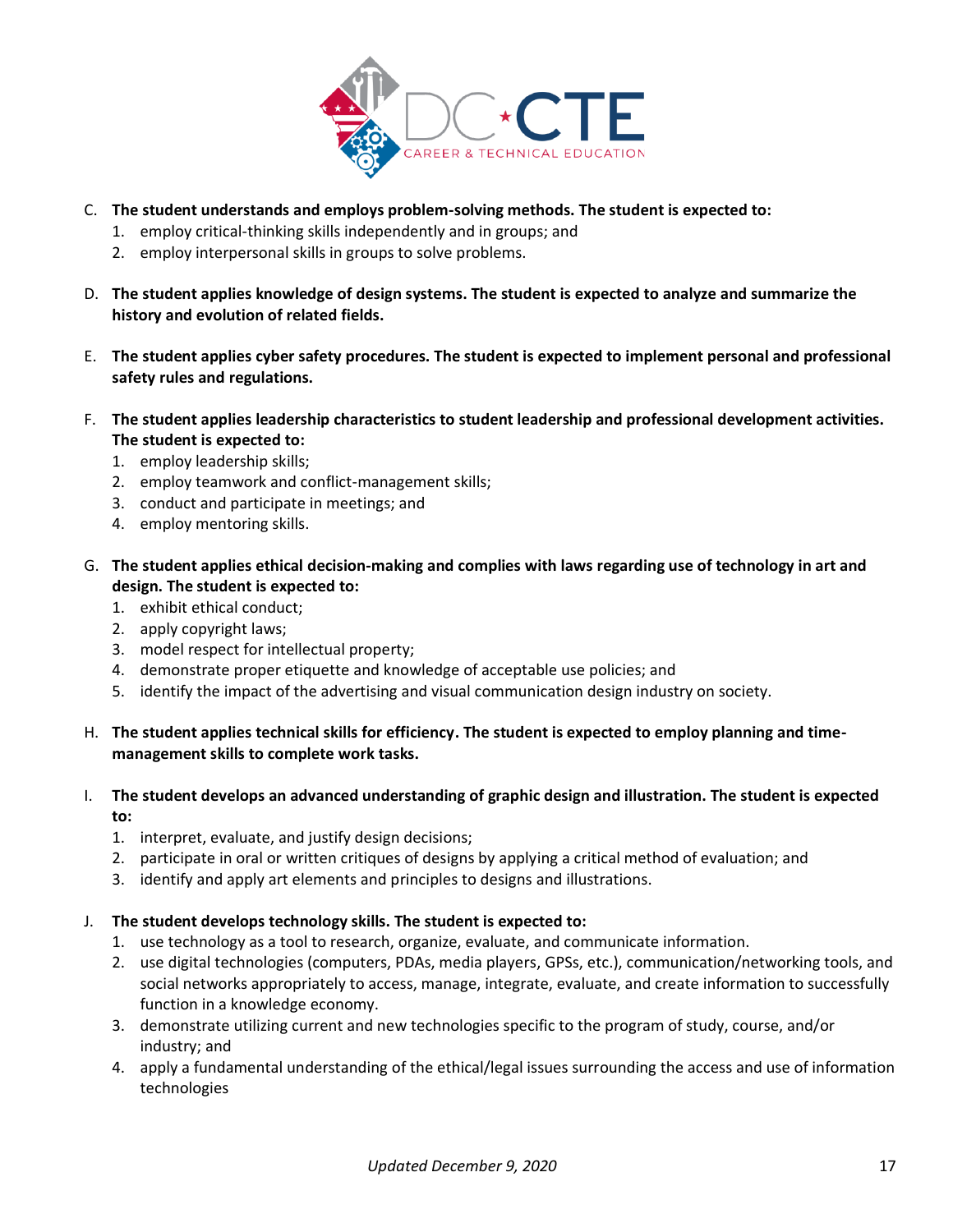

## <span id="page-17-0"></span>**Practicum in Printing and Imaging Technology**

1. **General requirements.** This course is recommended for students in Grades 12. The practicum course is a paid or unpaid capstone experience for students participating in a coherent sequence of career and technical education courses in the Arts, A.V. Technology, and Communication Career Cluster. Prerequisite: Graphic Design and Illustration II. Students shall be awarded one credit for successful completion of this course.

#### 2. **Introduction.**

- A. Career and technical education instruction provides content aligned with challenging academic standards and relevant technical knowledge and skills for students to further their education and succeed in current or emerging professions.
- B. The Arts, Audio/Video Technology, and Communications Career Cluster focuses on careers in designing, producing, exhibiting, performing, writing, and publishing multimedia content, including visual and performing arts and design, journalism, and entertainment services.
- C. Careers in printing span all aspects of the industry, including prepress, press, and finishing, and bindery operations. In addition to developing advanced technical knowledge and skills needed for success in the Arts, Audio/Video Technology, and Communications Career Cluster, students will be expected to develop an advanced technical understanding of the printing industry with a focus on finishing and bindery operations and customer-based projects. Instruction may be delivered through lab-based classroom experiences or career preparation opportunities.
- D. Students will participate in a Career Preparation Work-Based Learning experience in this course, which includes paid or unpaid internship, pre-apprenticeship, or apprenticeship experiences relevant to the program of study.
- E. Students are encouraged to participate in extended learning experiences such as career and technical student organizations and other leadership or extracurricular organizations.

#### 3. **Knowledge and skills.**

- A. **The student demonstrates professional standards/employability skills as required by business and industry. The student is expected to:** 
	- 1. identify and participate in training, education, or certification to prepare for employment;
	- 2. identify and demonstrate professional standards and personal qualities needed to be employable such as self-discipline, self-worth, positive attitude, integrity, and commitment; and
	- 3. demonstrate skills related to seeking, applying for, and obtaining a desired job, including identifying job opportunities, developing a resume and letter of application, completing a job application, and demonstrating effective interview skills.
- B. **The student applies academic knowledge and skills in printing and imaging projects. The student is expected to:** 
	- 1. apply English language arts knowledge and skills in accordance with industry standards to a variety of written documents; and
	- 2. apply mathematics knowledge and skills in accordance with industry standards to solve a problem.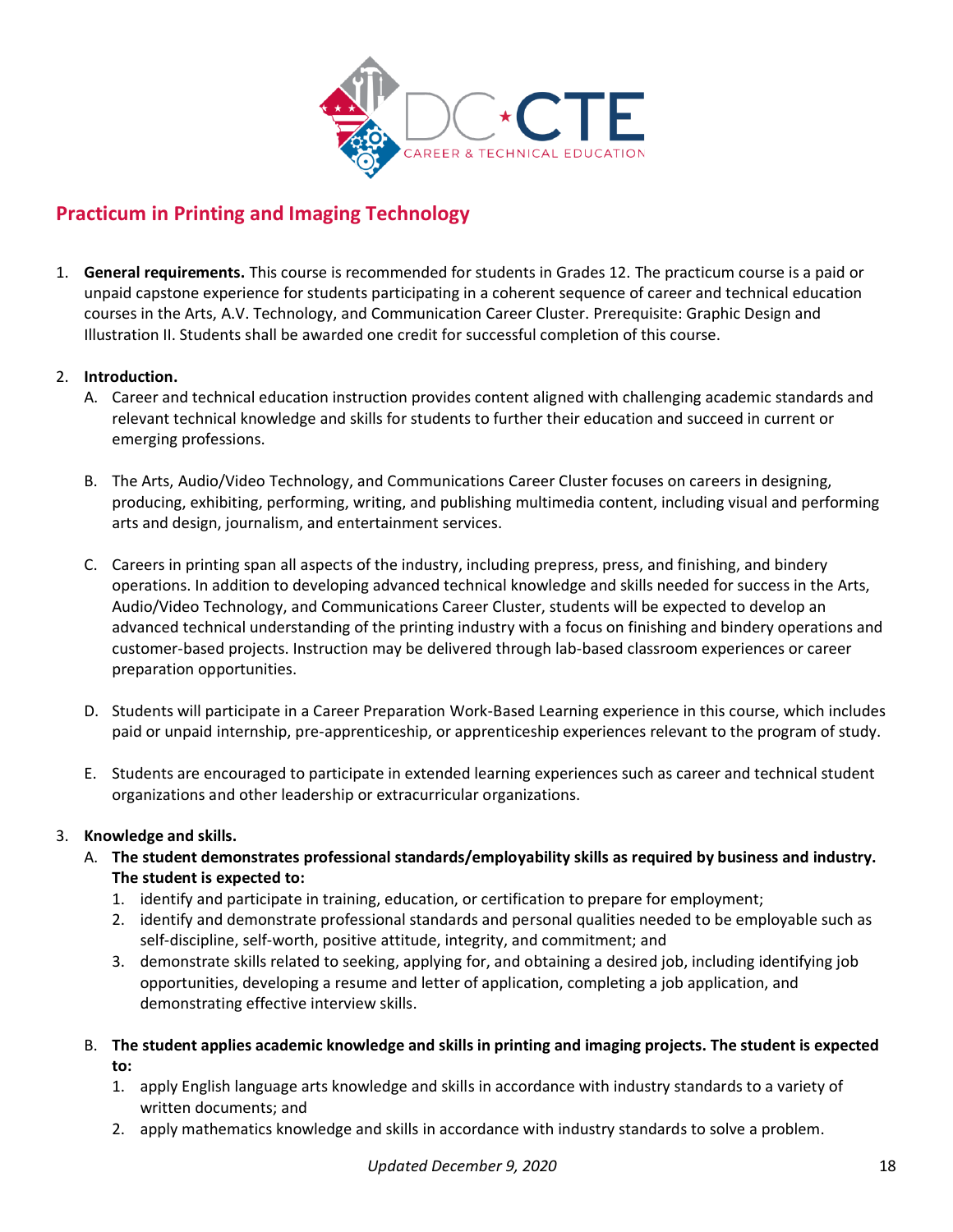

#### C. **The student implements advanced communications strategies. The student is expected to:**

- 1. adapt language such as structure and style for audience, purpose, situation, and intent;
- 2. organize oral and written information;
- 3. interpret and communicate information, data, and observations;
- 4. present information formally and informally;
- 5. apply active listening skills to obtain and clarify information;
- 6. listen to and speak with diverse individuals; and
- 7. exhibit public relations skills to increase internal and external customer/client satisfaction.
- D. **The student implements advanced problem-solving methods. The student is expected to:** 
	- 1. employ critical-thinking skills independently and in groups; and
	- 2. employ interpersonal skills in groups to solve problems.
- E. **The student implements advanced technology applications. The student is expected to use personal information management, email, Internet, writing and publishing, presentation, and spreadsheet or database applications for printing and imaging projects.**
- F. **The student applies safety regulations. The student is expected to:** 
	- 1. implement personal and workplace safety rules and regulations; and
	- 2. follow emergency procedures.
- G. **The student implements leadership characteristics in student leadership and professional development activities. The student is expected to:** 
	- 1. employ leadership skills to accomplish goals and objectives by analyzing the various roles of leaders within organizations, exhibiting problem-solving and management traits, describing effective leadership styles, and participating in civic and community leadership and teamwork opportunities to enhance skills;
	- 2. employ teamwork and conflict-management skills to achieve collective goals;
	- 3. establish and maintain effective working relationships by providing constructive praise and criticism, demonstrating sensitivity to and value for diversity, and managing stress and controlling emotions;
	- 4. prepare for meetings by developing goals and objectives to achieve within a scheduled time and producing agendas;
	- 5. conduct and participate in meetings to accomplish work tasks by achieving goals and objectives within a scheduled time; producing meeting minutes, including decisions and next steps; and using parliamentary procedures, as needed; and
	- 6. employ mentoring skills to inspire and teach others.